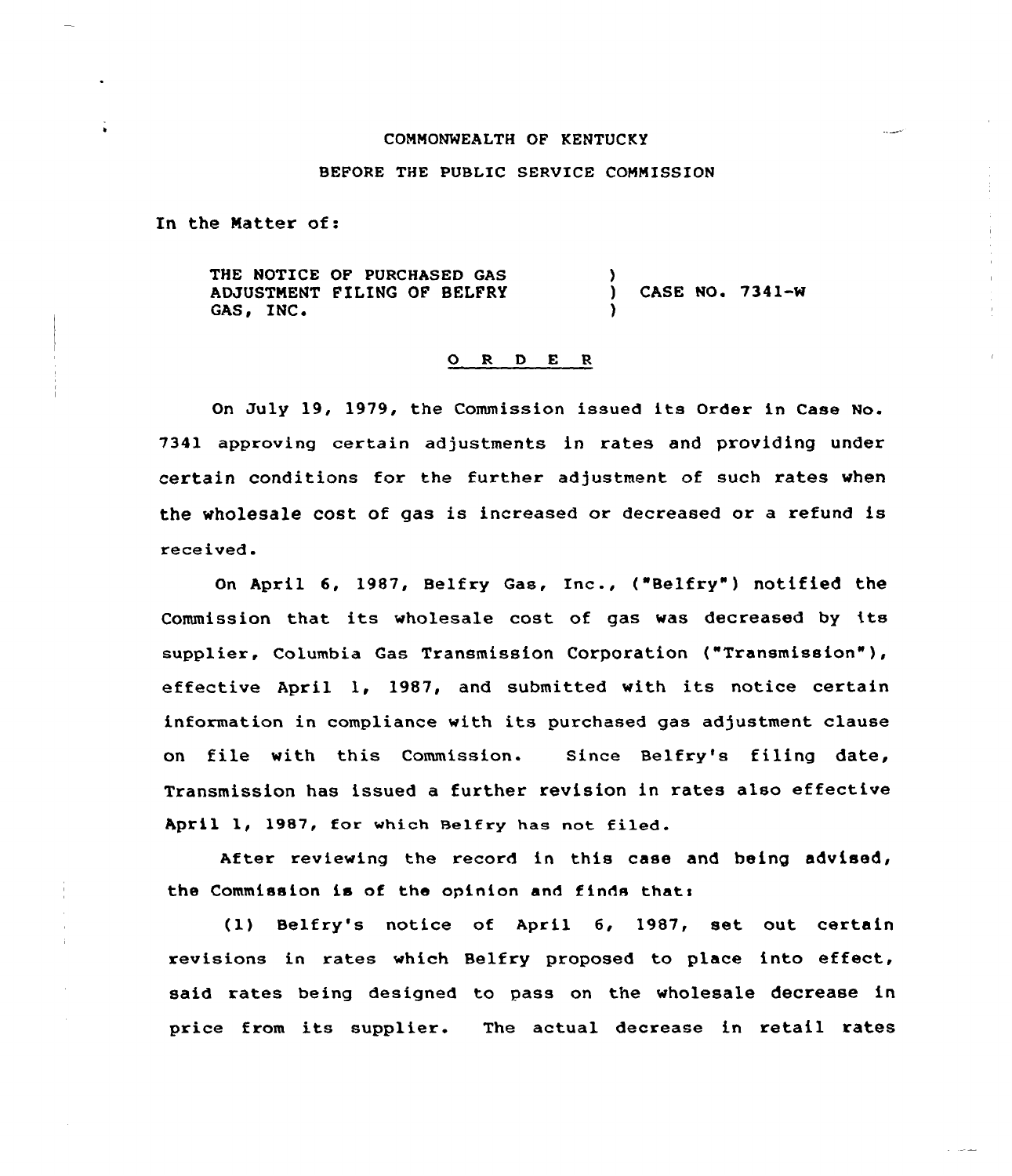should be calculated using the rates effective April 1, 1987, from Transmission's latest price change. The wholesale decrease is in the amount of \$47,614 or 56 cents per Mcf.

(2) Transmission applied with the Federal Energy Regulatory Commission for a decrease to become effective April 1, 1987.

(3) Belfry should report to this Commission the amount of any excess revenues collected from April 1, 1987, to the date the proposed rates are implemented, along with a refund plan.

(4) Belfry's corrected adjustment in rates under the purchased gas adjustment provisions approved by the Commission in its Order in Case No. 7341 dated July 19, 1979, is fair, just and xeasonable and in the public intexest and should be effective with gas supplied on and after April 1, 1987.

IT IS THEREFORE ORDERED that:

(1) The rates in the Appendix to this Oxdex be and they hereby are authorized effective with gas supplied on and after April 1, 1987, in place of the rates proposed by Belfry.

(2) within 30 days of the date of this Order Belfry shall file with this Commission its revised tariffs setting out the rates authorized herein.

(3) Within 30 days of the date of this Order Belfry shall file with this Commission the amount of any overcollections along with a refund plan.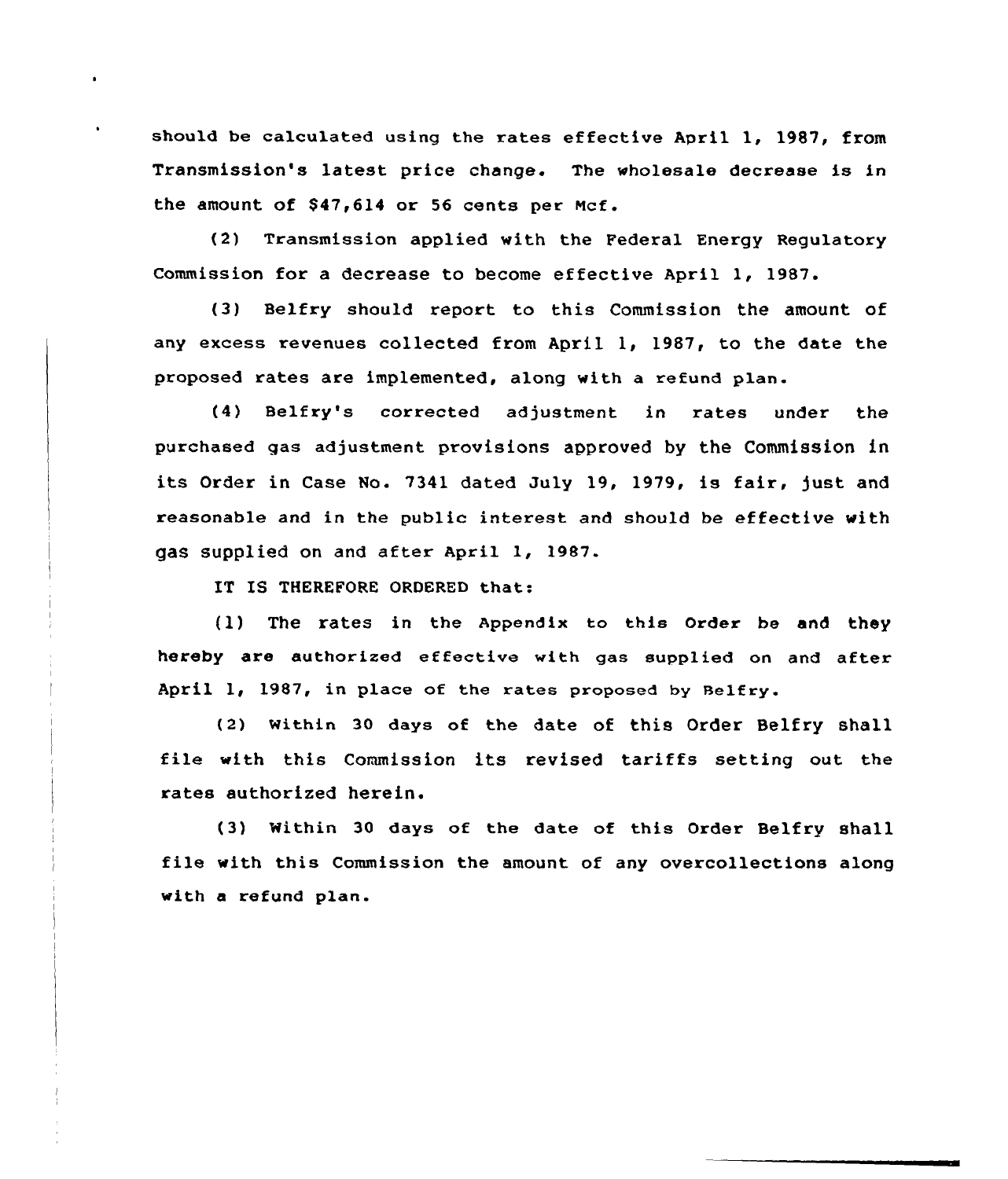Done at Frankfort, Kentucky, this 1st day of Nay, 1987.

PUBLIC SERVICE COMMISSION

luce D. Hemangt Chairman Vice Chairman

Williams)

and a community

ATTEST:

Executive Director